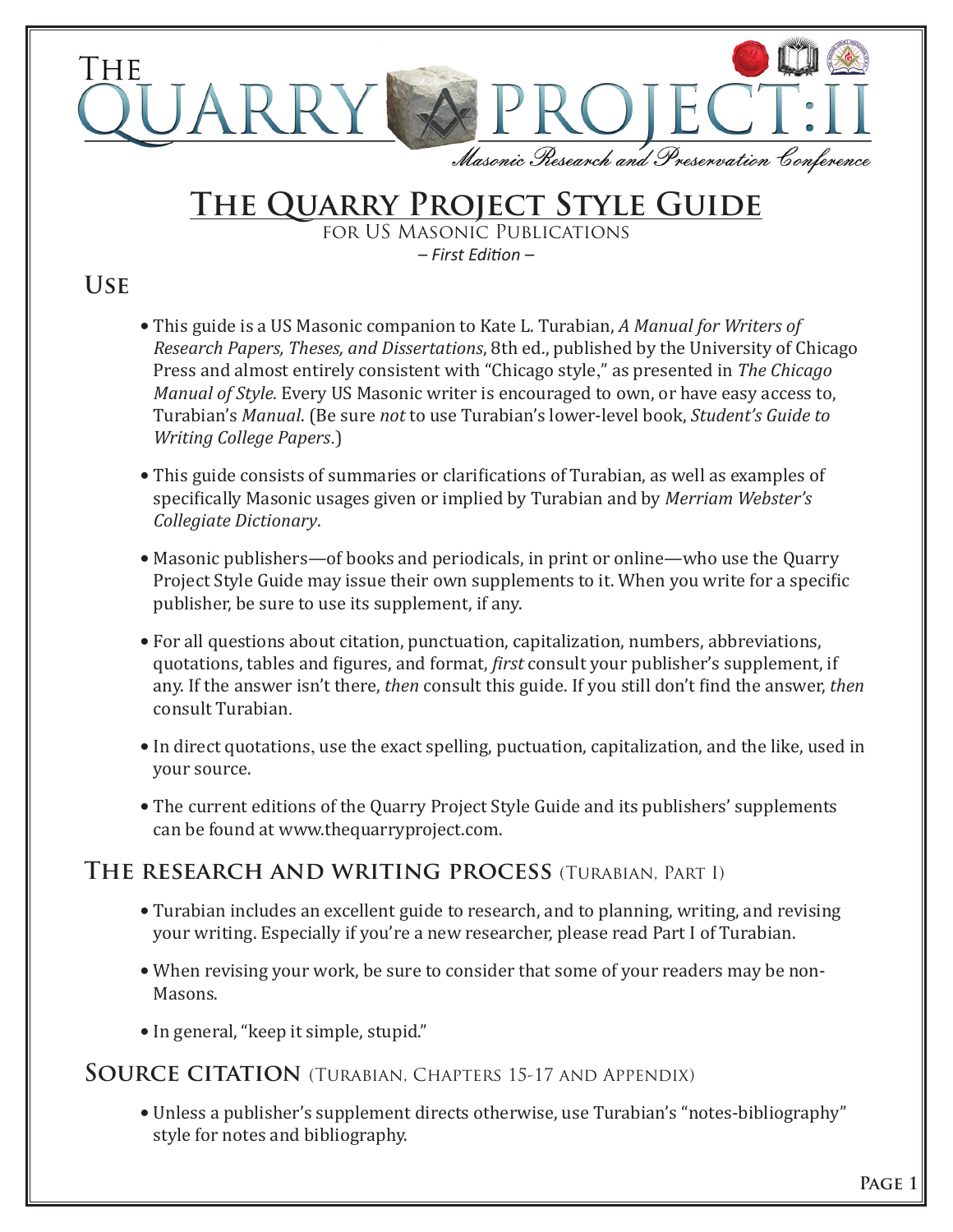#### **The Quarry Project Style Guide: First Edition**

• Below are examples of notes, in Turabian's style, for the two most common kinds of sources. (For other kinds of sources, consult Turabian.):

Book (first note):

 **7. C. G. Jung,** *The Archetypes and the Collectve Unconscious***, 2nd ed. (Princeton: Princeton University Press, 1969), 29.** [**29** is the page number.]

 Book (subsequent note for the same book):  **9. Jung, 47.**

 Book (subsequent note if more than one book by the same author has been, or will be, cited):

 **2. Jung,** *Archetypes***, 47.**

Journal article (first note):

 **5. C. Douglas Russell, "Freemasonry and Modern Western Esotericism."** *The Journal of the Masonic Society***, no. 24 (Spring 2014): 31.**

 Journal article (subsequent note for the same article):  **6. Russell, 29.**

- A publisher may specify whether to use footnotes or endnotes, whether or not to include a bibliography, and the like.
- If your publisher requires a bibliography, see your publisher's supplement, then Turabian, for its format.

## **Spelling** (Chapter 20)

- Dictionaries differ in their preferred spelling of many words. For uniformity, use only *Merriam Webster's Collegiate Dictionary,* 11<sup>th</sup> ed.
- **•** When *Webster's Collegiate* lists more than one spelling for a word, use Turabian's rule: "Where variants are separated by *or*, choose either one and use it consistently; where variants are separated by *also*, use the first" (Turabian, 281).
- Be sure, especially, to look up names and other words transliterated from Arabic, Greek, Hebrew, or other languages that don't use the Latin alphabet. The only "correct" spelling of **Hanukkah** is in Hebrew letters. In English, it can be spelled **Hanukkah, Chanukah, Hanukah,** and other ways. All are as "correct" as they *can* be, if you're using Latin letters. But for uniformity, use the first spelling listed in *Webster's Collegiate*, in this case **Hanukkah**.
- To find the preferred spelling of a word, first consult your publisher's supplement, then this guide, then Turabian, then *Webster's Collegiate*.
- **•** Spell **Fellow Craft** as two words.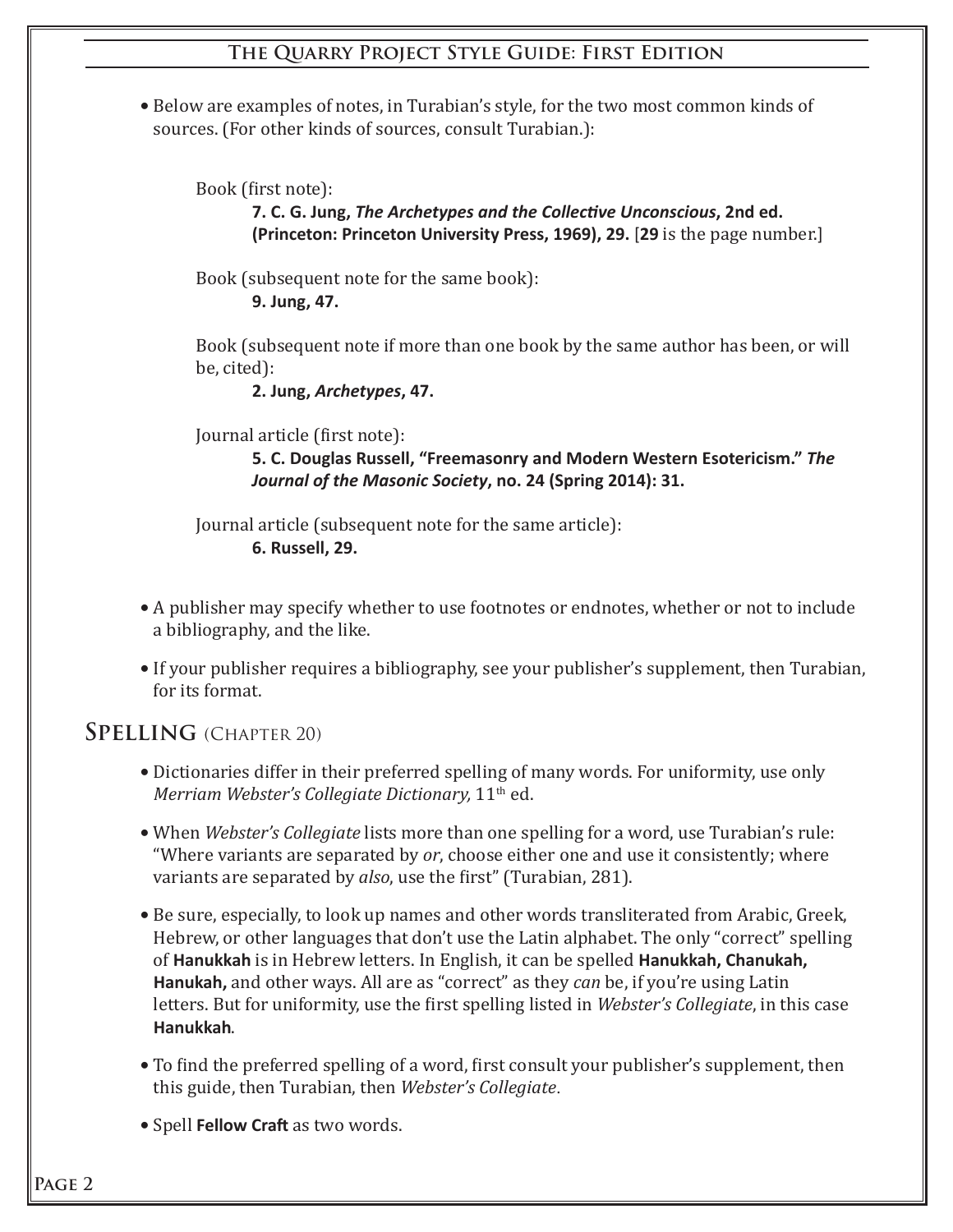#### **The Quarry Project Style Guide: First Edition**

#### PUNCTUATION *(CHAPTER 21)*

- In general, refer to Turabian, Chapter 21.
- Place periods and commas *before* closing quotation marks, even if logic suggests otherwise.

#### **Capitalization** (Chapter 22)

Capitalization is the most complex, and contentious, area of any style guide. In general, capitalize terms in categories that Turabian capitalizes, as well as Masonic terms that might confuse a reader—especially a non-Masonic reader—if they were lower-cased and used alone. Some terms, admittedly, will be a toss-up. If you're absolutely sure the question hasn't been answered by (in this order) your publisher's supplement, this guide, Turabian*,* and *Webster's Collegiate*, then make a choice and use it consistently.

- **•** The fraternity itself: **Freemasonry, Freemason, Masonry, Mason, Masonic, the Craf** ("speculative"); **masonry, mason, masonic, the craf of stonemasonry** ("operative")
- **•** Organizations: **Ancient Free and Accepted Masons; the Grand Lodge of New Mexico, the grand lodge** (even if referring to a specific grand lodge), **grand lodges; Lodge Vitruvian, Albuquerque Lodge 60, the lodge** (even if referring to a specific lodge); **the Charity Commitee, the commitee; the Masonic Society, the society; the Quarry Project, the project; the Scottish Rite, the rite** (But capitalize Valley and other organizational terms when they could be puzzling or ambiguous if lower-cased and used alone.)
- **•** Cultural periods and movements: the Middle Ages, the Renaissance, the Enlightenment, **Neoplatonism,** but **medieval**
- **•** Disciplines and traditions: **esotericism, alchemy, astrology**
- **•** Buildings: **Detroit Masonic Temple** (actual name of the building), **Detroit's Masonic temple, the House of the Temple, the Masonic temple, the temple; King Solomon's Temple, Herod's Temple, the Second Temple, the temple**
- **Personal names, titles, and designations: Senior Warden John Doe; John Doe, senior warden; the senior warden, John Doe; John Doe, past master; Doe** (after first mention); **brother, brothers, brethren; King Solomon; Hiram, king of Tyre; Saint John the Baptst, the Holy Saints John, these two saints; a non-Mason, an ant-Mason**. In research writing, avoid the use of **brother** before a name: *not* **Brother Robert Burns,** *but* **Robert Burns, a Mason.**
- $\bullet$  Masonic degrees: Entered Apprentice, Fellow Craft, Master Mason, the Master Mason **degree, the degree, the third degree, the fourteenth degree, Knight Templar, Elu of the Nine**
- Regions of a lodge room: **the East, the South** (designating symbolic regions of a lodge room and the officers stationed there); **the Northeast Corner, the Inner Door, the Oriental Chair, the Winding Stairs** (to clarify that these are being used in the Masonic sense); **the northeast corner of the building, the door to the room, the winding stairs in the building**